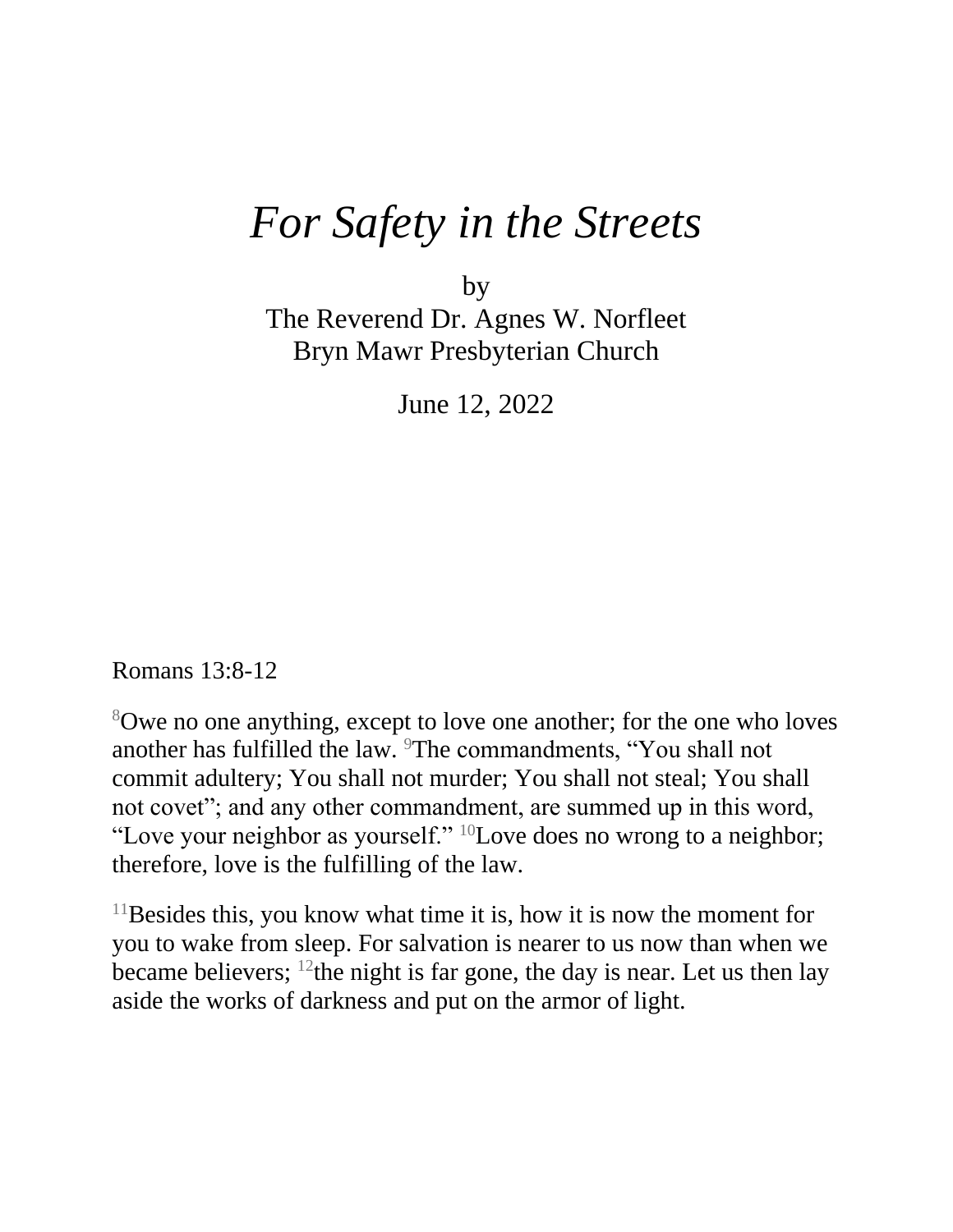## Zechariah 8:1-8

The word of the LORD of hosts came to me, saying:  $2$ Thus says the LORD of hosts: I am jealous for Zion with great jealousy, and I am jealous for her with great wrath.  $3$ Thus says the LORD: I will return to Zion, and will dwell in the midst of Jerusalem; Jerusalem shall be called the faithful city, and the mountain of the LORD of hosts shall be called the holy mountain. <sup>4</sup>Thus says the LORD of hosts: Old men and old women shall again sit in the streets of Jerusalem, each with staff in hand because of their great age. <sup>5</sup>And the streets of the city shall be full of boys and girls playing in its streets. <sup>6</sup>Thus says the LORD of hosts: Even though it seems impossible to the remnant of this people in these days, should it also seem impossible to me, says the LORD of hosts?  $\overline{7}$ Thus says the LORD of hosts: I will save my people from the east country and from the west country;  $8$  and I will bring them to live in Jerusalem. They shall be my people and I will be their God, in faithfulness and in righteousness.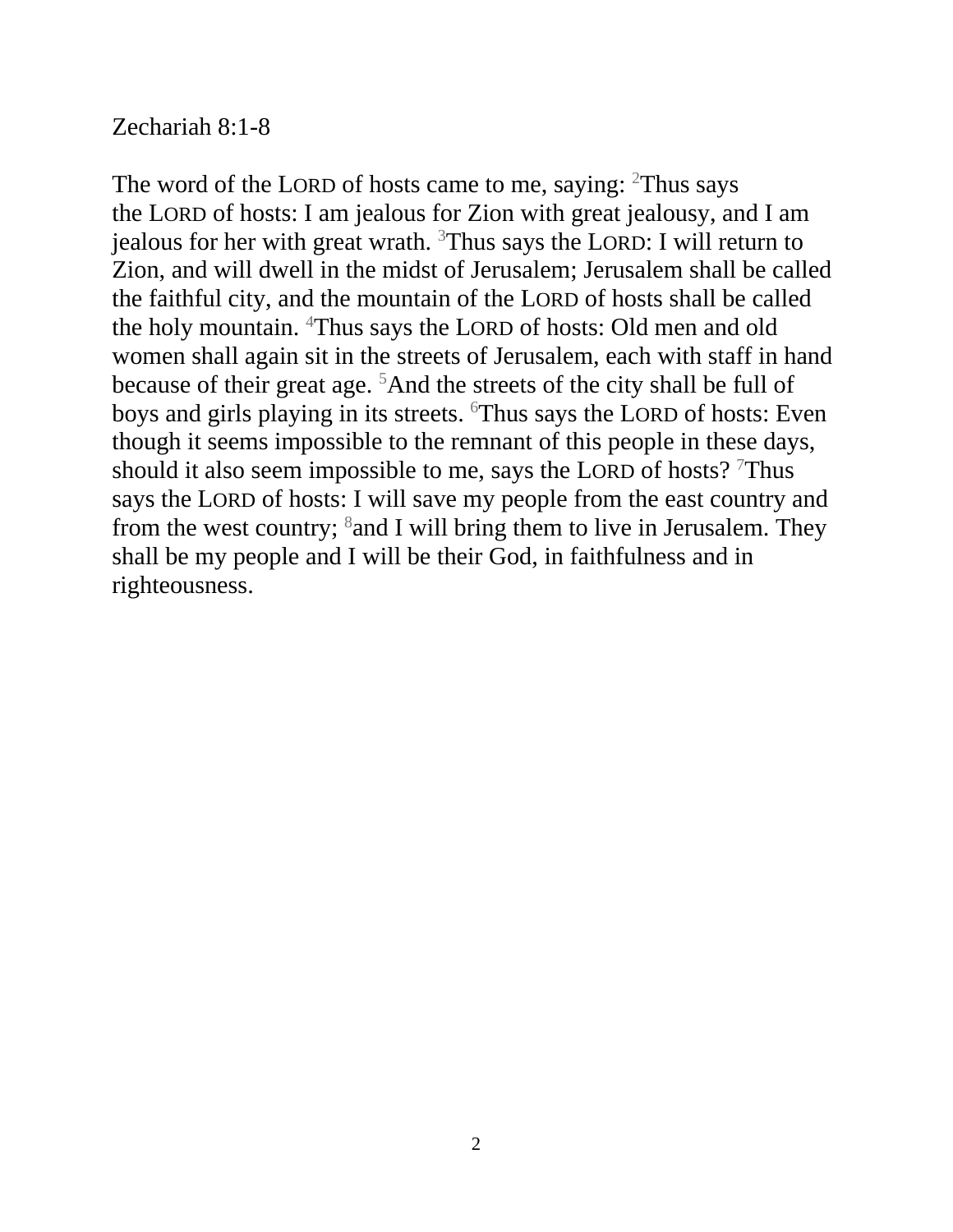Still reeling from the news of the racist attack that gunned down ten black grocery shoppers in Buffalo, and just five days after the shooting in Uvalde, my husband Larry and I flew to Austin, Texas, for the wedding of a dear family friend. We stayed in an apartment on the campus of Austin Presbyterian Theological Seminary, which is at one end of the long central pedestrian corridor of the University of Texas.

 Not only were we aware of how close we were to Uvalde geographically; but I also realized that one of my childhood memories includes the first mass shooting in the United States from the Tower of the University of Texas. I was seven-years-old in 1966 when Charles Whitman took rifles to the observation deck of the Tower, and opened fire indiscriminately on people below. In ninety-six minutes he shot and killed 14 people and injured 31 others. At the time the attack was the deadliest mass shooting by a lone gunman in U. S. history. Anyone who grew up in the 1960's as I did has salient childhood memories of gun violence.

Now, of course I have happy childhood memories especially of summertime – long family car trips to National Parks; roaming the neighborhood on roller skates, playing kick-the can with friends and nights catching lighting bugs, and stretching out to watch for shooting stars. But I am also aware of how my own free-roaming childhood memories are punctuated by the memory of specific acts of violence.

 I do remember the University of Texas shooting and two years later, the assassinations of Martin Luther King, Jr, and Robert Kennedy. Fast forward into my adult years, the Columbine High School shooting happened the year we sent our first born to public school in Atlanta, Virginia Tech not long after we moved to a new church in Columbia. So welcoming was this congregation after its long interim when I came here to preach my candidating sermon, you may not remember it was also the weekend of Sandy Hook. I remember getting up early that Sunday morning at the Wayne Hotel to revise my sermon in response to those twenty-seven children and teachers shot down in an elementary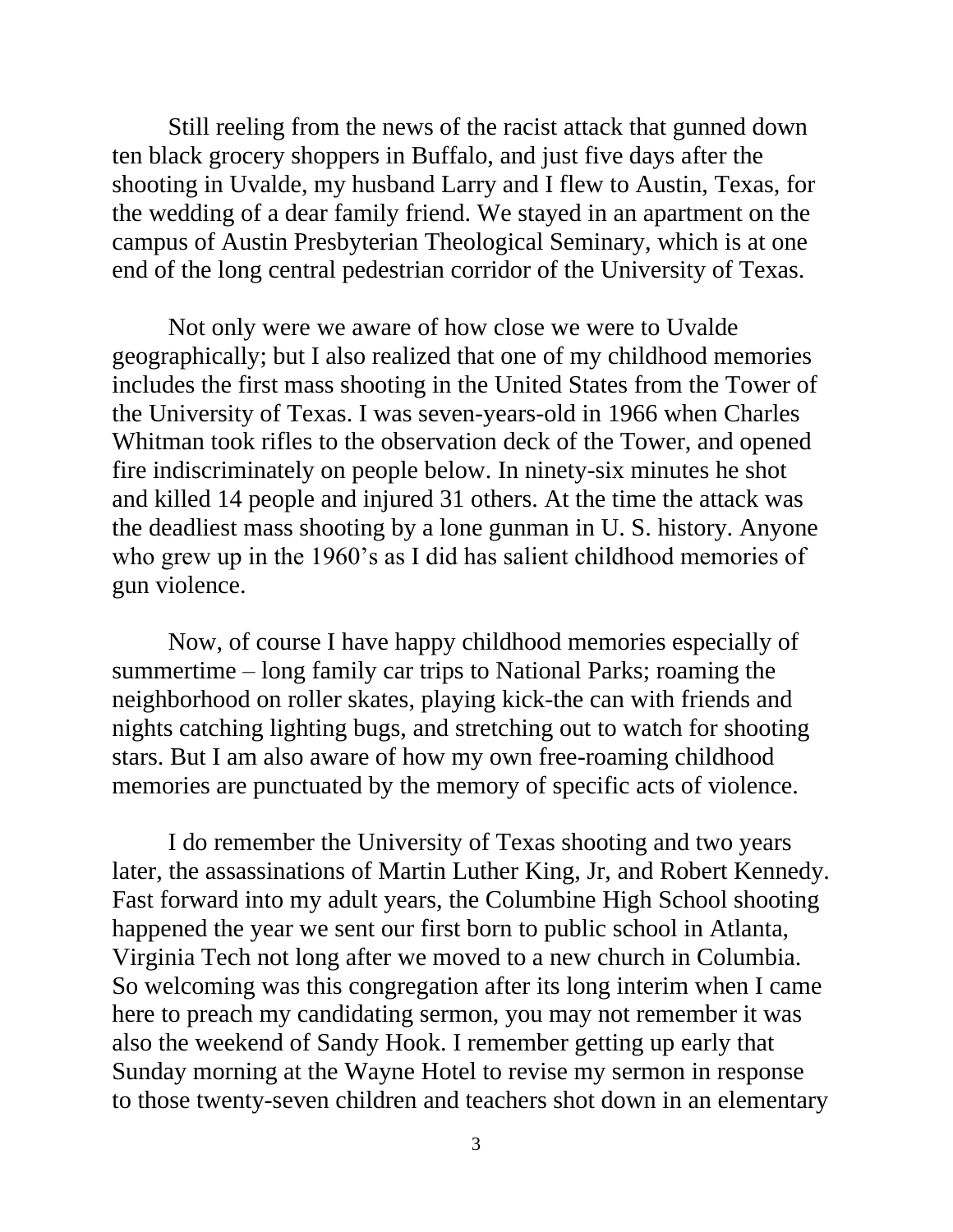school ten days before Christmas. Likewise, a few years later, Frank Pottorff and I scrambled to revise Ash Wednesday worship in the Chapel at the last minute because the number of Parkland High School dead ticked up to seventeen about thirty minutes before that service.

 That's just a short list of my recollections because they intersected with other significant life moments, and I know I've left out the concerts, the churches and synagogues, and so many other incidents of gun violence that may come to your mind for similar reasons. Our childhoods, our lives, our ministry together, our worship for far too long have been punctuated by grief and anger over gun violence. And, in recent weeks – Buffalo, Uvalde, Philadelphia's South Street, a total of 17 killed and 62 injured just last weekend from mass shootings of four or more across the United States. When are we going to get the guns off the streets? When are we going to get the guns off the streets?

 Now, we know that one act of legislation won't solve a problem that is politically complex and has deep roots in everything from the Second Amendment to domestic violence to mental health issues of trauma, despair, and isolation. But guns are the issue in the endless mass shootings. To quote Jim Wallis, "To say otherwise is to distort and distract from the facts. In particular, military grade automatic weapons designed to kill as many people as possible are the primary cause of mass shootings."<sup>1</sup>

 Gun manufacturers are choosing profits over people; and weapons are available for purchase by teenagers with brains not yet fully developed. This is a primary moral, ethical challenge of our time. The church is being called anew to get in the faces of our political leaders and to do everything in our power to persuade and to demand gun reform legislation, or vote them out of office.

<sup>&</sup>lt;sup>1</sup> Jim Wallis eNews letter "God's Politics with Jim Wallis", June 2, 2022.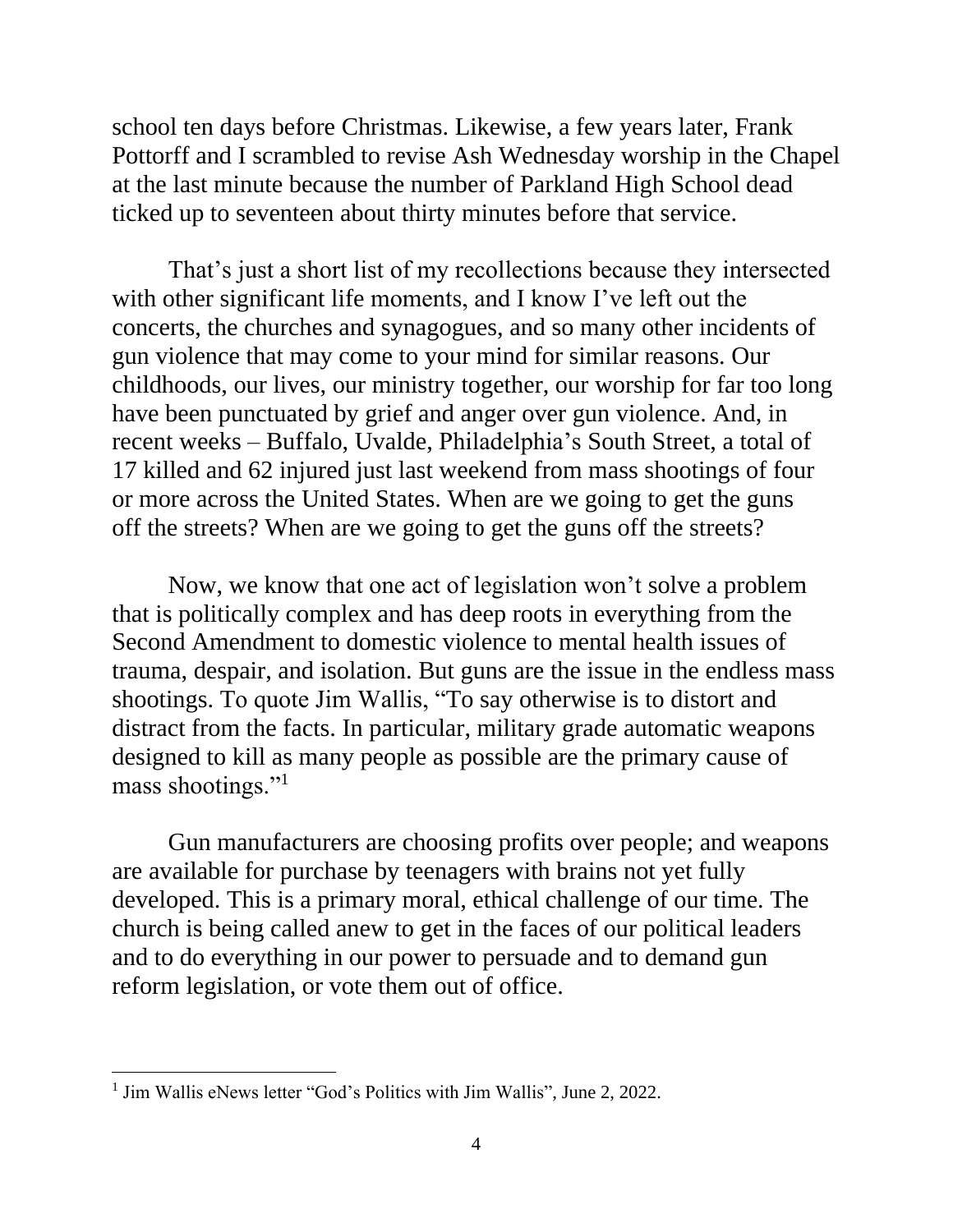Now, there will be those people who consider this a hot button political issue, and as such think it should not be discussed in church. But that has never been the Presbyterian way, and it is a misunderstanding of the meaning of the Separation of Church and State. The Separation of Church and State does not mean that the church stays out of politics. It means that people of faith stand across the street from the State House, and we speak Truth to Power.

 In our Presbyterian tradition, we believe that there are truths over which people of good character may differ. However, there is the abiding affirmation that God's redeeming, reconciling work is taking place not only in individual lives, but also in the societies of which we are a part.

 No one articulated this more clearly than our theological forebear, John Calvin. The final chapter of Calvin's *Institutes of the Christian Religion* is devoted entirely to politics. Calvin wrote: "Wherefore no doubt ought now be entertained by any person that civil magistry is a calling not only holy and legitimate, but by far the most sacred and honorable in human life."

 Just imagine if more of our elected leaders today were to perceive their calling as sacred as opposed to maintaining power.

Born in France, a child of 16th century intellectual humanism, reared by pious, devoutly Christian parents, Calvin was trained for the law, but intrigued by the Bible. He preferred the intellectual pursuit of the academy, but he was propelled by the God revealed in scripture into public life where he lived out a dual role: that of theologian and preacher; and that of politician and public servant. When politics raised the question: "Who is in charge here – who has the authority – who makes the rules – how are people treated?" Those were for Calvin theological questions. Moreover, when faith considers that *Justice roll down like waters, and righteousness as an ever-flowing stream,* the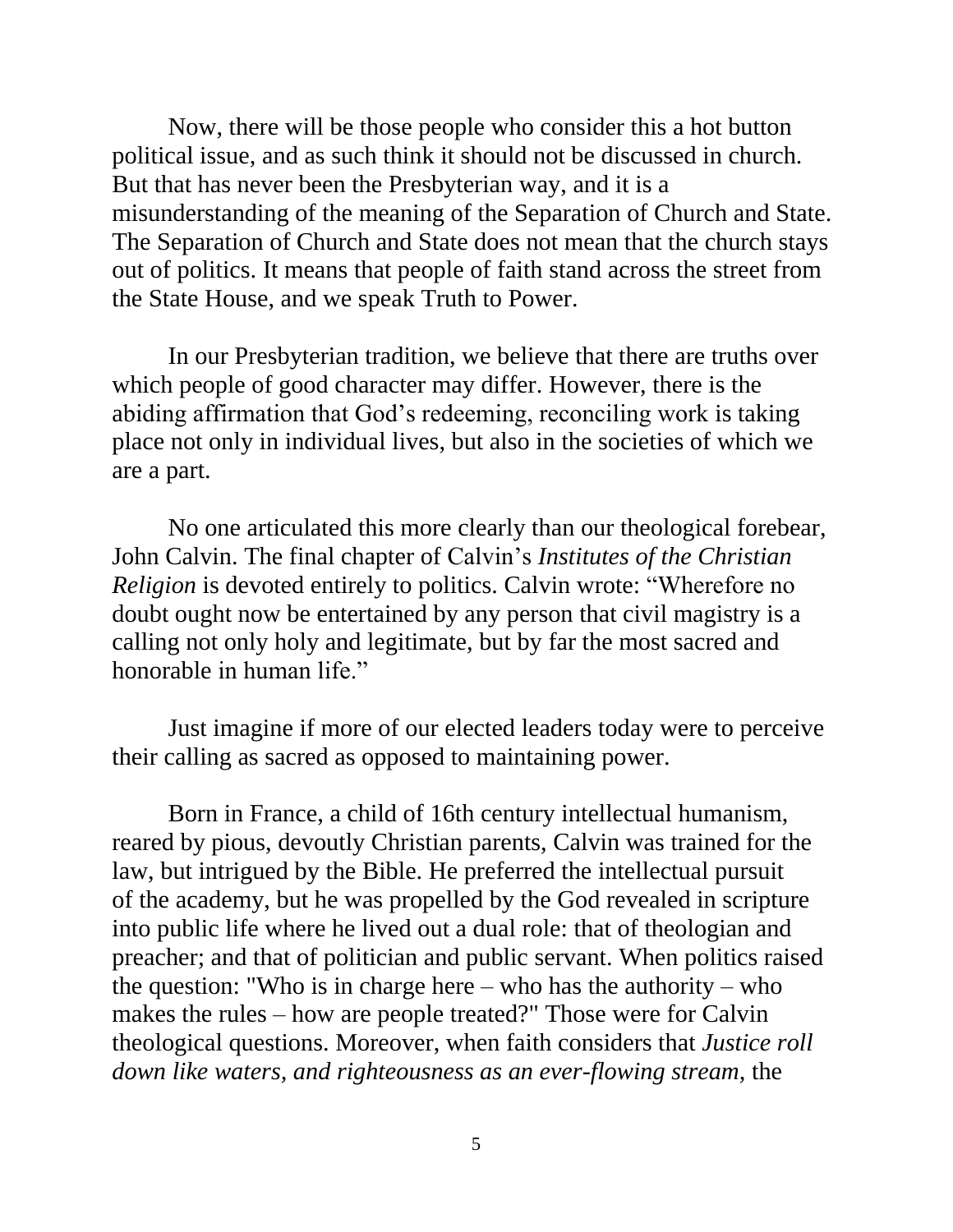implications of that Biblical mandate are, for Calvin, and for us, clearly political.

 Listen to this description from McNeill's classic history of Calvin: "After the 1557 election, the town council, under Calvin's leadership, ordered a reforming visitation of the city. Servants were admonished to attend church and parents to send their children to school. Nurses of babies were warned not to go to bed with them lest they smother them. No fires would be permitted in rooms without chimneys. Chimneys were to be swept for safety. Latrines were to be provided for houses in which they were lacking, and the night-watch was to be duly performed." All such public matters came within Calvin's own care, attests the historian. "Calvin was asked to sit in judgment on an invention for cheaper heating for houses. It was at his suggestion that railings were ordered for the balconies of houses for the safety of children. Also, as early as December, 1554, he prompted Council to introduce the manufacture of cloth in order to provide a livelihood for the unemployed poor. And the first dentist who appeared in Geneva was not licensed until Calvin had personally attested to his skill."<sup>2</sup>

 Friends, we Presbyterians descend directly from a religious tradition that affirms the political decisions for human community are precisely the arena for acting out God's purposes for God's people. The Bible repeatedly testifies that the God of history cares about the ordering of human society and the welfare of human persons, particularly the vulnerable ones. Nowhere is this biblical vision more beautifully described, nor specifically detailed than by the prophet Zechariah.

Zechariah preached to a people who knew violence, who were the victims of random and unnecessary desolation and warfare. They had been taken captive by the Babylonians, uprooted, carried off from their

<sup>&</sup>lt;sup>2</sup> McNeill's history quoted from sermon by P.C. Ennis, "In Praise of Politics" preached at Central Presbyterian, Atlanta.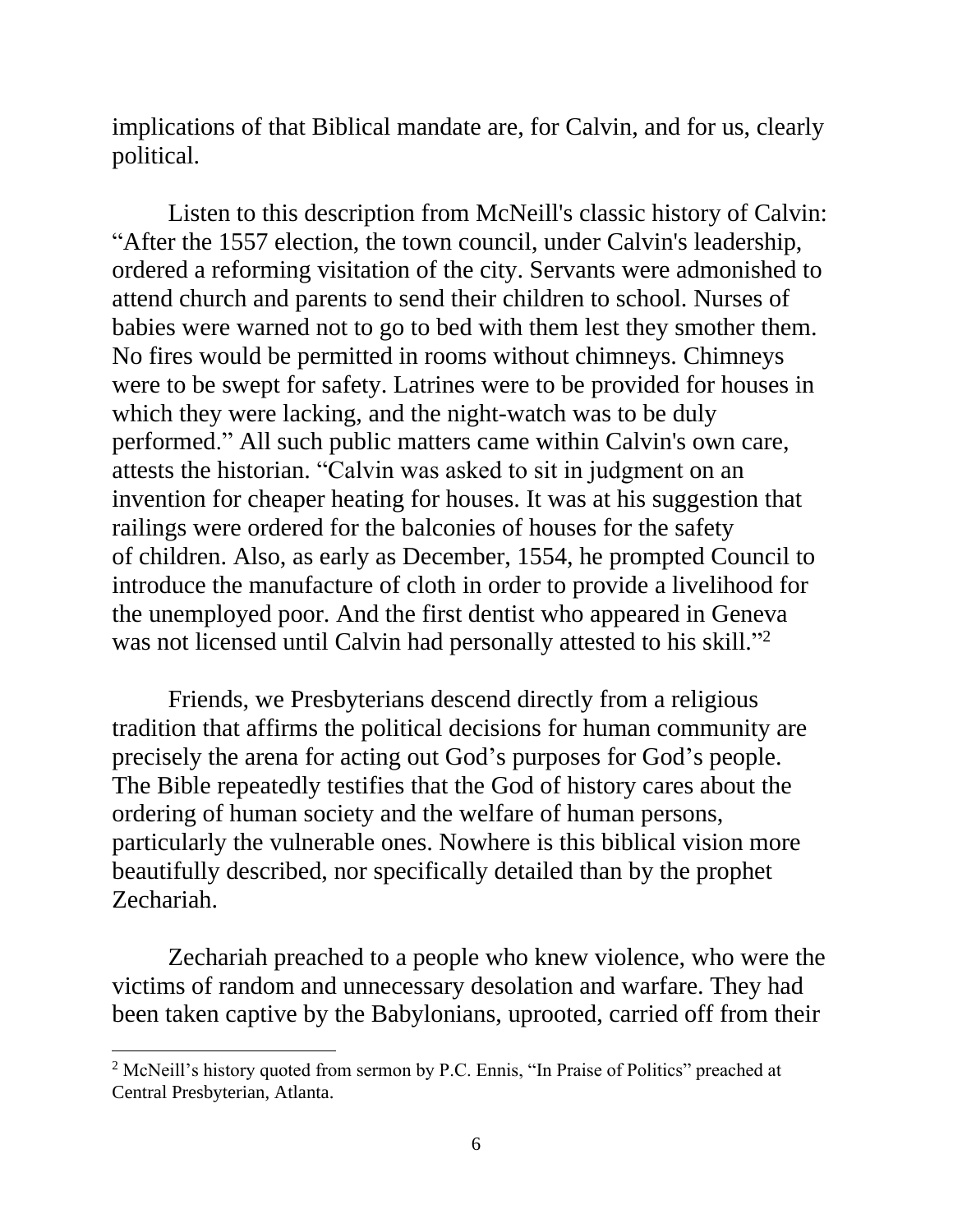homeland and forced into the servitude of their captors. After long years as exiles, when the Persian Empire became the controlling power, the more benevolent Persians allowed the people of ancient Israel to return to their homeland. During the time of this prophesy, the Israelites were attempting to rebuild their community in Jerusalem. Disheartened as they were, if the people could be made to see what Zechariah saw; if they could imagine a world as God intended it, then they would respond by living toward that vision. They would not only pray for peace; they would become peacemakers. They would not just offer God their praises, they would enact their worship with deeds. They would take care of the most vulnerable: provide for the poor, care for the elderly, and protect the young.

 Zechariah describes it precisely: "The old shall again sit in the streets with staff in hand because of their great age; the streets of the city shall be full of boys and girls playing in the streets." According to the prophet, the reign of God will look like the most wonderful public park.<sup>3</sup> The elderly will talk, and bask in the sun, and watch little children at play in contentment and safety with nothing to threaten them, no one to make them afraid, and certainly no one to mow them down with an assault rifle which is designed not only to kill but to mutilate. This prophetic vision of Zechariah is clear: God created humankind to live together in peace and security, for the safety of boys and girls playing in the streets.

 In the tradition of Calvin, we Presbyterians hold a political responsibility for human welfare as an opportunity to glorify God. When New Zealand experienced a mass shooting in 2019, that country acted in just 26 days to tighten gun laws. Here in America, it has been fifty-six years since one of the first gun massacres from the University

<sup>&</sup>lt;sup>3</sup> Biblical interpretation of Zechariah's prophesy was taken from Elizabeth Achtemeier's Interpretation Commentary, Nahum - Malachi.